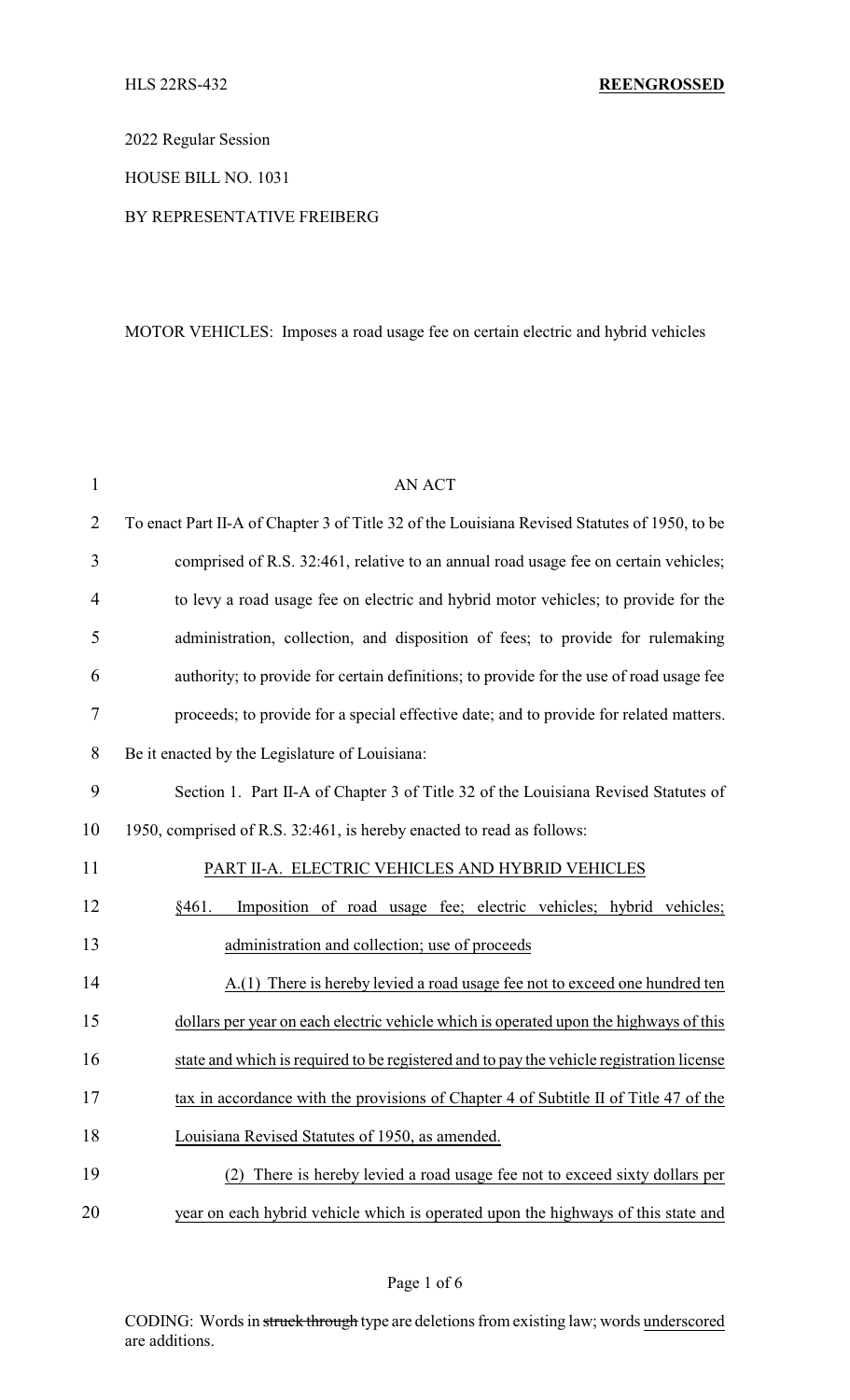| $\mathbf{1}$   | which is required to be registered and to pay a vehicle registration license tax in   |
|----------------|---------------------------------------------------------------------------------------|
| $\overline{2}$ | accordance with the provisions of Chapter 4 of Subtitle II of Title 47 of the         |
| 3              | Louisiana Revised Statutes of 1950, as amended.                                       |
| 4              | Notwithstanding the provisions of Paragraphs (1) and (2) of this<br>(3)               |
| 5              | Subsection, an electric vehicle or hybrid vehicle that is a school bus primarily used |
| 6              | to transport Louisiana students shall be exempt from the fee imposed by this          |
| 7              | Subsection.                                                                           |
| 8              | B. For purposes of this Section, the following terms shall have the following         |
| 9              | meanings unless the context clearly indicates otherwise:                              |
| 10             | (1) "Electric vehicle" shall mean a vehicle which is powered by one or more           |
| 11             | electric motors or energy stored in rechargeable batteries for propulsion.            |
| 12             | "Hybrid vehicle" shall mean a vehicle that uses gasoline, diesel fuel, or<br>(2)      |
| 13             | special fuels in combination with an electric motor for propulsion.                   |
| 14             | (3) "Owner" shall have the same meaning as defined by R.S. 47:451.                    |
| 15             | "Secretary" shall mean the secretary of the Louisiana Department of<br>(4)            |
| 16             | Revenue.                                                                              |
| 17             | Administration and collection of the road usage fee.                                  |
| 18             | The fees imposed by Subsection A of this Section shall be paid by the                 |
| 19             | owner of the electric vehicle and the owner of the hybrid vehicle on a calendar year  |
| 20             | basis. The fee shall be due on or before May 15th for the preceding year in which     |
| 21             | the electric vehicle or hybrid vehicle was operated upon the highways of this state.  |
| 22             | The secretary shall administer and is authorized to collect the fees<br>(2)           |
| 23             | imposed by Subsection A of this Section with all the duties and powers authorized     |
| 24             | by Chapter 18 of Subtitle II of Title 47 of the Louisiana Revised Statutes of 1950,   |
| 25             | as amended.                                                                           |
| 26             | In consultation with the secretary of the Department of Transportation<br>(3)         |
| 27             | and Development, the secretary shall promulgate rules in accordance with the          |
| 28             | Administrative Procedure Act relative to the following:                               |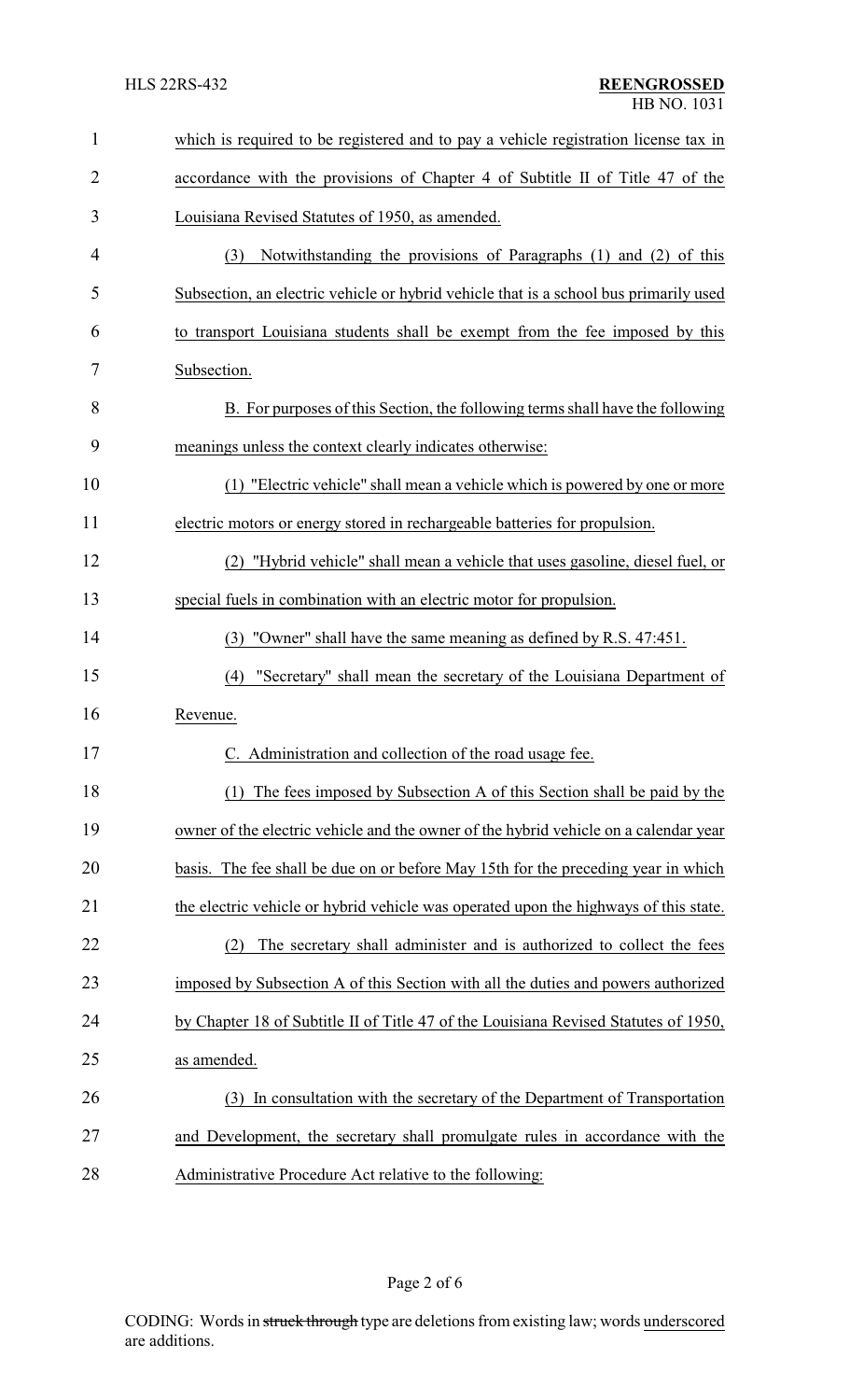| $\mathbf{1}$   | To develop a prorated fee schedule applicable to electric vehicles and<br>(a)           |
|----------------|-----------------------------------------------------------------------------------------|
| $\overline{2}$ | hybrid vehicles that are operated upon the highways of this state for less than one     |
| 3              | year. The fee schedule may consider mileage, weight, days operated, and other           |
| 4              | relevant factors to reasonably determine a fee that is commensurate and in proportion   |
| 5              | with actual road usage in this state.                                                   |
| 6              | To prescribe and publish returns, forms, schedules, and methods upon<br>(b)             |
| 7              | which the fee levied pursuant to this Section may be reported and remitted to the       |
| 8              | secretary, including through the use of existing returns, forms, and schedules.         |
| 9              | (c) To provide for collection and administrative procedures that the secretary          |
| 10             | determines necessary to administer this Section.                                        |
| 11             | D. The proceeds of the fees imposed by Subsection A of this Section shall               |
| 12             | be deposited as follows:                                                                |
| 13             | (1) Seventy percent of the proceeds shall be deposited into the Construction            |
| 14             | Subfund of the Transportation Trust Fund for use by the Department of                   |
| 15             | Transportation and Development on road and bridge preservation projects included        |
| 16             | in the Highway Priority Program in accordance with the Department of                    |
| 17             | Transportation and Development's definitions of such projects.                          |
| 18             | Thirty percent of the proceeds shall be deposited into the Parish<br>(2)                |
| 19             | Transportation Fund and distributed to local governments in accordance with the         |
| 20             | formula set forth in R.S. 48:756. Amounts distributed may be used by local              |
| 21             | governments for any purpose that is a permitted use of funds received from the          |
| 22             | Parish Transportation Fund.                                                             |
| 23             | Section 2. The provisions of this Act shall apply to electric vehicles and hybrid       |
| 24             | vehicles that are operated upon the highways of this state and which are required to be |
| 25             | registered in Louisiana on or after January 1, 2023.                                    |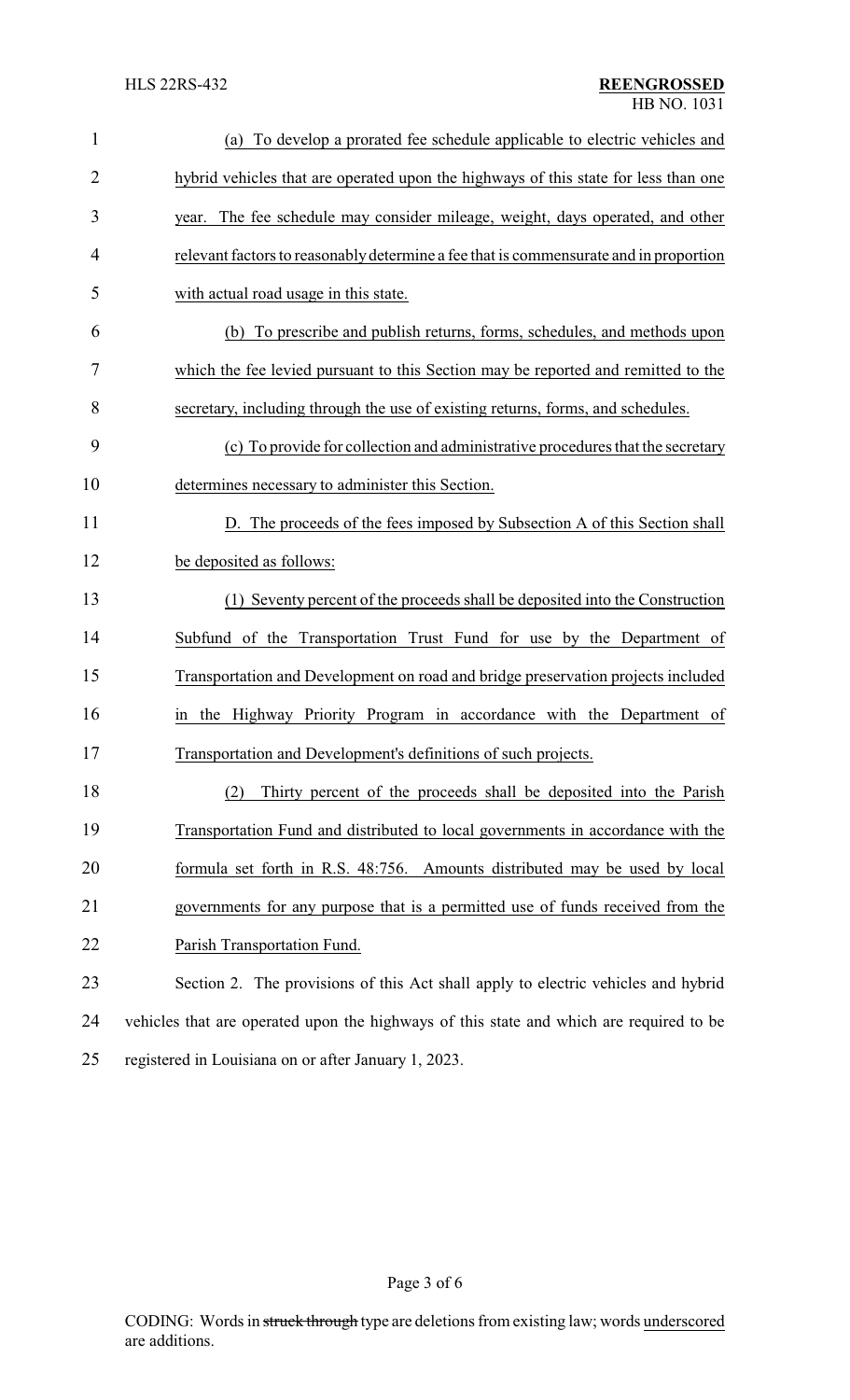## DIGEST

The digest printed below was prepared by House Legislative Services. It constitutes no part of the legislative instrument. The keyword, one-liner, abstract, and digest do not constitute part of the law or proof or indicia of legislative intent. [R.S. 1:13(B) and 24:177(E)]

| HB 1031 Reengrossed | 2022 Regular Session | Freiberg |
|---------------------|----------------------|----------|
|---------------------|----------------------|----------|

**Abstract:** Levies a road usage fee for electric and hybrid vehicles and provides for the administration, collection, disposition and use of road usage fees. Provides for an exemption of a school bus from imposed fees.

Proposed law levies a road usage fee not to exceed \$110 per year on each electric vehicle and an annual road usage fee not to exceed \$60 per year on each hybrid vehicle operated on state highways which are required to be registered and to pay a vehicle registration license tax in accordance with present law.

Proposed law exempts an electric vehicle or hybrid vehicle that is a school bus primarily used to transport La. students from the fee imposed by proposed law.

Proposed law defines the following terms:

- (1) "Electric vehicle" means a vehicle powered by one or more electric motors or energy stored in rechargeable batteries for propulsion.
- (2) "Hybrid vehicle" means a vehicle that uses gasoline, diesel fuel, or special fuels in combination with an electric motor for propulsion.
- (3) "Owner" has the same meaning as defined by present law.
- (4) "Secretary" means the secretary of the Louisiana Department of Revenue.

Proposed law requires the administration and collection of the road usage fee.

Proposed law requires the fees imposed by proposed law be paid by the owner of the electric vehicle and the owner of the hybrid vehicle on a calendar year basis. Further requires the fee be due on or before May 15th for the preceding year in which the electric vehicle or hybrid vehicle was operated upon the highways of this state.

Proposed law requires the secretary to administer and to authorize the collection of fees imposed by proposed law with all the duties and powers authorized by present law.

Proposed law requires the secretary of the Dept. of Revenue in consultation with the secretary of the Dept. of Transportation and Development to promulgate rules in accordance with the Administrative Procedure Act relative to the following:

- (1) To develop a prorated fee schedule applicable to electric vehicles and hybrid vehicles that are operated upon the highways of this state for less than one year. Provides that the fee schedule may consider mileage, weight, days operated, and other relevant factors to reasonably determine a fee that is commensurate and in proportion with actual road usage in this state.
- (2) To prescribe and publish returns, forms, schedules, and methods upon which the fee levied pursuant to proposed law may be reported and remitted to the secretary, including through the use of existing returns, forms, and schedules.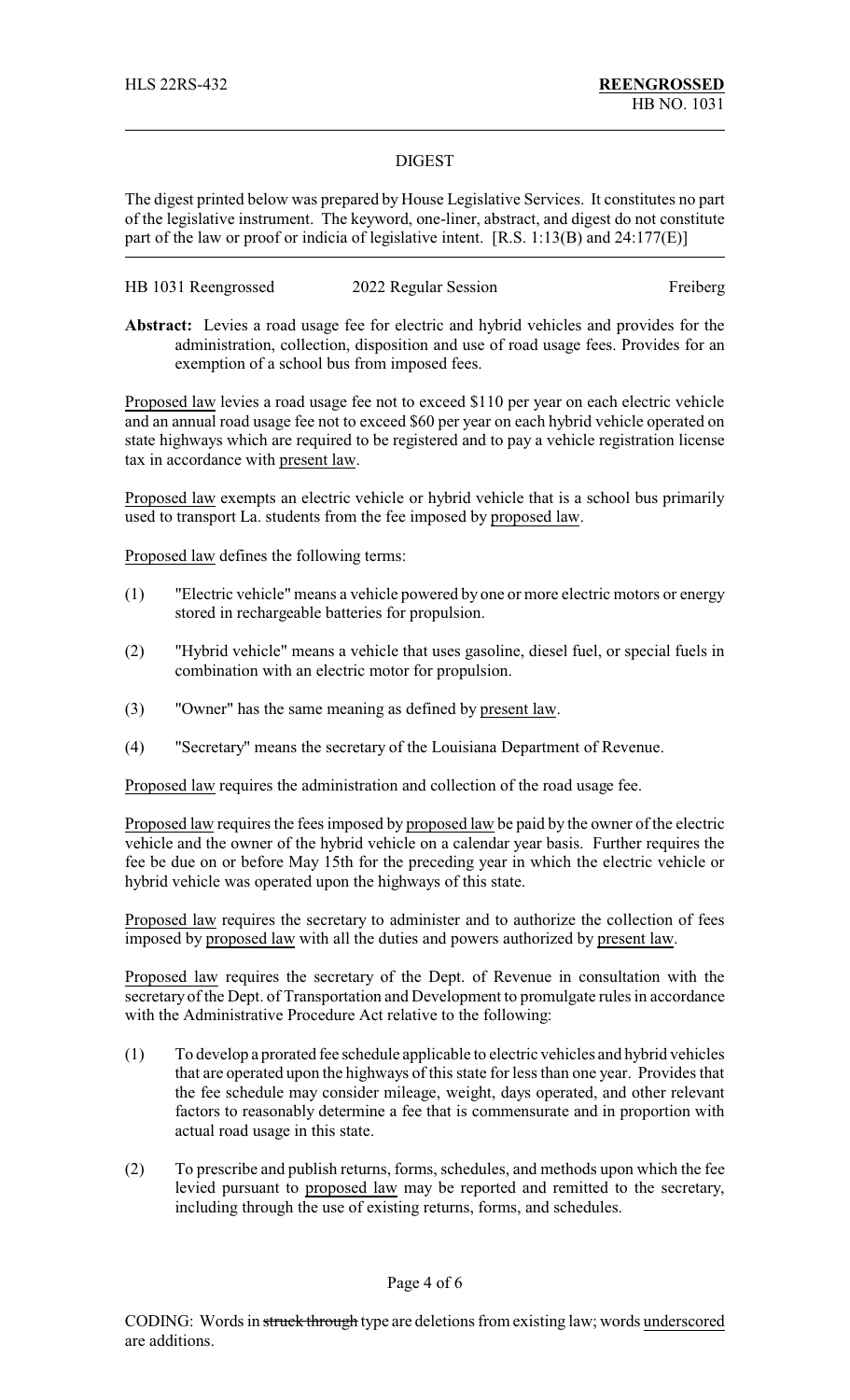(3) To provide for collection and administrative procedures that the secretarydetermines necessary to administer proposed law.

Proposed law requires proceeds of the fees imposed by proposed law be deposited as follows:

- (1) 70% of the proceeds be deposited into the Construction Subfund of the Transportation Trust Fund for use by the Department of Transportation and Development (DOTD) on road and bridge preservation projects included in the Highway Priority Program in accordance with the DOTD's definitions of such projects.
- (2) 30% of the proceeds be deposited into the Parish Transportation Fund and distributed to local governments in accordance with the formula set forth in present law. Further provides the amounts distributed may be used by local governments for any purpose that is a permitted use of funds received from the Parish Transportation Fund.

Effective January 1, 2023.

(Adds R.S. 32:461)

Summary of Amendments Adopted by House

- The Committee Amendments Proposed by House Committee on Transportation, Highways and Public Works to the original bill:
- 1. Make a technical change.
- 2. Change the road usage fee from \$400 to \$110 per year on each electric vehicle.
- 3. Change the road usage fee from \$275 to \$60 per year on each hybrid vehicle.
- 4. Remove a provision that required the commissioner of the office of motor vehicles to collect a tax every two years at the same time and in the same manner as the registration license tax.
- 5. Remove a provision that required the Department of Transportation and Development (DOTD) used 100% of the electric and hybrid vehicle road usage fee on highway and bridge preservation projects included in the Highway Priority program.
- 6. Add a provision that requires the Dept. of Revenue to require each person filing an individual income tax return to report and certify on such return the number of electric vehicles and the number of hybrid vehicles registered in this state and owned by the filer. Further require the collection of fees imposed at the same time and in the same manner as it collects taxes owed in connection with the individual income tax return filed by the owner of an electric or hybrid vehicle.
- 7. Modify a provision relative to the disposition and use fees. Further specifies fees are to be allocated as follows:
	- (a) Seventy percent of the proceeds be deposited into the Construction Subfund of the Transportation Trust Fund for use by the DOTD on road and bridge preservation projects included in the Highway Priority Program in accordance with the DOTD's definitions of such projects.
	- (b) Thirty percent of the proceeds be deposited into the Parish Transportation Fund and distributed to local governments in accordance with the